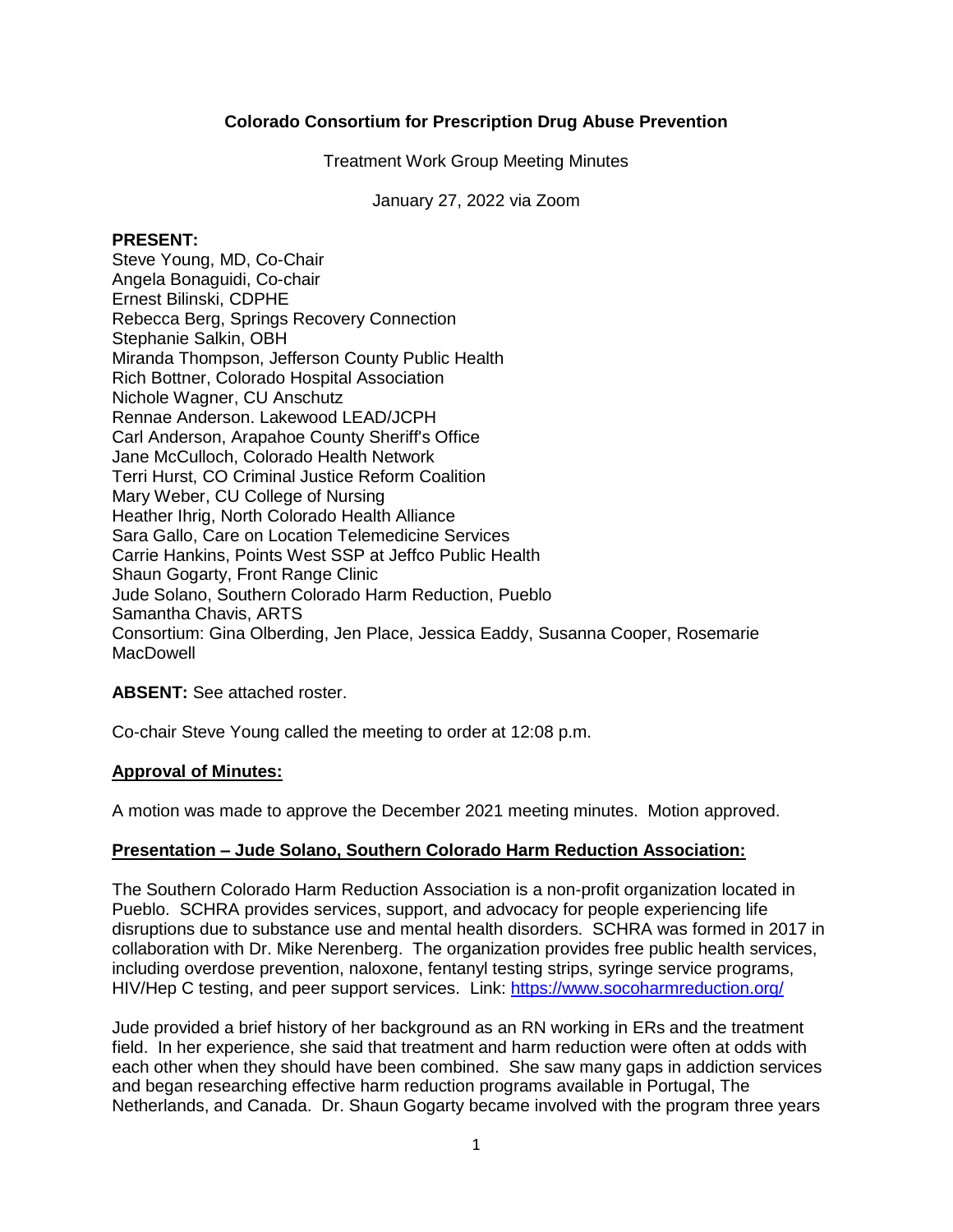ago. The program also provides peer support for individuals upon release from incarceration, job assistance, a pop-up health clinic staffed by Dr. Jonathan Savage, and programs for underserved youth. SCHRA recently purchased a 14,754 s.f. building in Pueblo, which will feature a healthcare wing, meal access, adult education and training, and wellness programs. Space will be available for other community organizations.

For more information: [Judy.Solano@socoharmreduction.org](mailto:Judy.Solano@socoharmreduction.org) or (719) 289-7149.

#### Questions/comments:

Jen asked about harm reduction providers' reluctance to work with treatment providers. Jude said it was very important for both harm reduction and treatment providers to have a mutual understanding of the harm reduction model. For example, a treatment provider may discharge individuals for missing appointments, which in harm reduction is considered counterproductive because it does not take into consideration that patients may have difficulty with transportation because of poverty or poor living conditions.

## **Presentation - Dr. Shaun Gogarty, Front Range Clinic:**

Dr. Gogarty's background includes 25 years as an ER physician and, recently, work related to medication assisted treatment. A copy of his presentation is attached to the minutes. Presentation highlights:

- The definition of harm reduction in the context of healthcare: any type of care that reduces damage to the body and mind.
- Patients are referred to as "harm reduction patients". The clinical objective is to minimize the damage caused by substance use.
- Harm reduction should be the default position for all patient care, including SUD.
- Like COPD and heart disease, substance use disorder includes a combination of behavior issues and factors outside the patient's control.
- Smoking-related health issues and Type II Diabetes could be considered partially selfinflicted conditions, yet the medical community offers treatment. The patients' habits never limit medical care, which can happen with substance use disorder patients. For example, a smoker is never subjected to a nicotine test for shortness of breath before being provided medication.
- Patients with SUD should be treated like patients with any other disease, regardless of how well the patient handles behavior modification.
- Treatment is viewed as a continuum, i.e., a patient using heroin and being treated with buprenorphine might still be using methamphetamines. This is not considered a treatment failure. Treatment is not withheld.

Following the presentation, work group members discussed ways in which treatment and harm reduction providers could successfully collaborate. For example, collaboration can be facilitated by physically sharing facility space.

SCHRA offers Hepatitis C testing. They have an arrangement with a hepatologist for follow up treatment. Since Hepatitis C is very prevalent in the substance use population, Dr. Gogarty strongly recommends testing.